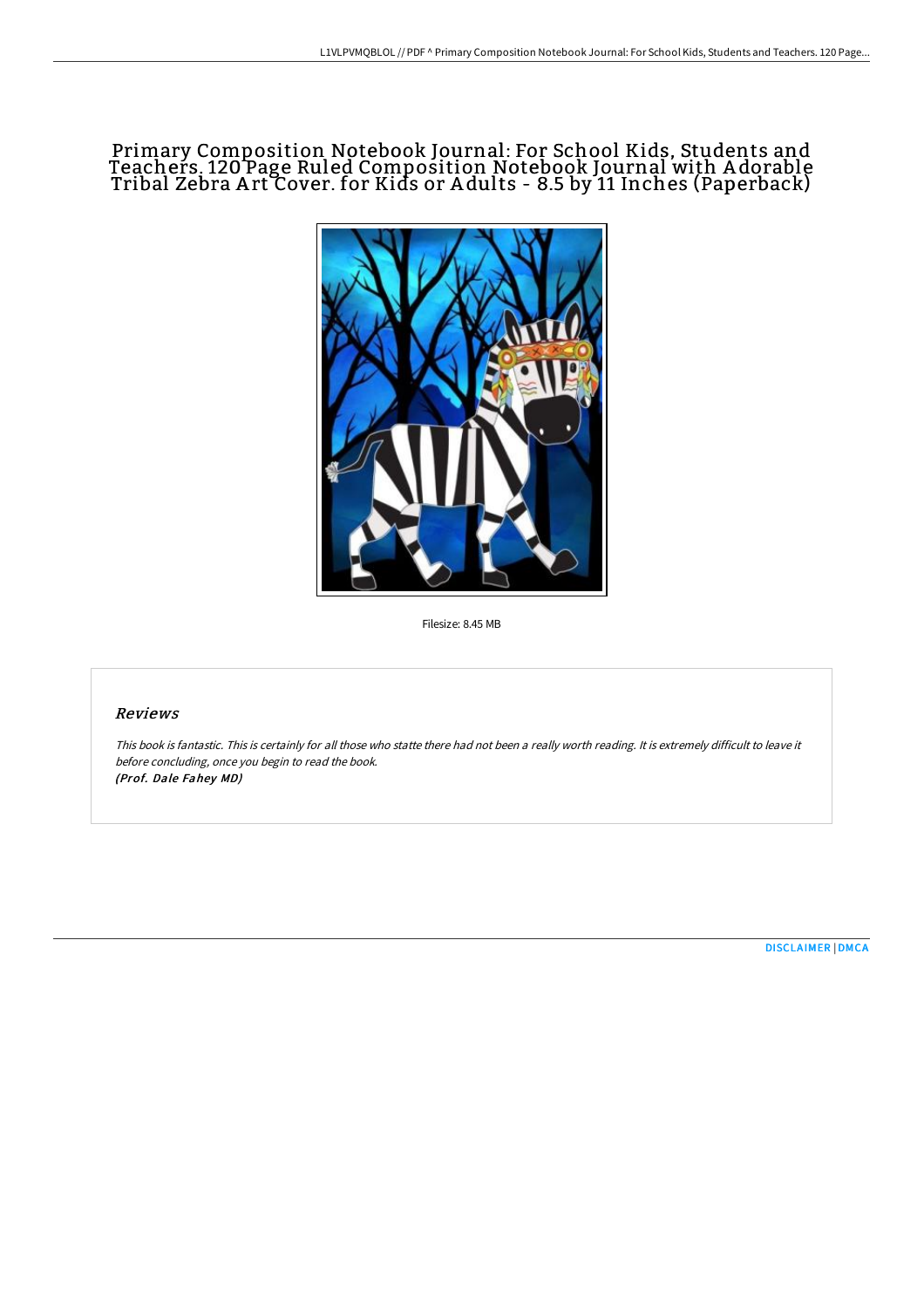## PRIMARY COMPOSITION NOTEBOOK JOURNAL: FOR SCHOOL KIDS, STUDENTS AND TEACHERS. 120 PAGE RULED COMPOSITION NOTEBOOK JOURNAL WITH ADORABLE TRIBAL ZEBRA ART COVER. FOR KIDS OR ADULTS - 8.5 BY 11 INCHES (PAPERBACK)



Createspace Independent Publishing Platform, 2017. Paperback. Condition: New. Language: English . Brand New Book \*\*\*\*\* Print on Demand \*\*\*\*\*. Brighten up the day with this cute and colorful 120 page composition notebook journal. Perfect for writing, taking notes, journaling and much more. Use it yourself or give it as a gift to someone special and make them smile. 8.5 by 11 inches.

 $\ensuremath{\mathop{\boxplus}}$ Read Primary [Composition](http://techno-pub.tech/primary-composition-notebook-journal-for-school--4.html) Notebook Journal: For School Kids, Students and Teachers. 120 Page Ruled Composition Notebook Journal with Adorable Tribal Zebra Art Cover. for Kids or Adults - 8.5 by 11 Inches (Paperback) Online **Download PDF Primary [Composition](http://techno-pub.tech/primary-composition-notebook-journal-for-school--4.html) Notebook Journal: For School Kids, Students and Teachers. 120 Page Ruled** Composition Notebook Journal with Adorable Tribal Zebra Art Cover. for Kids or Adults - 8.5 by 11 Inches (Paperback)